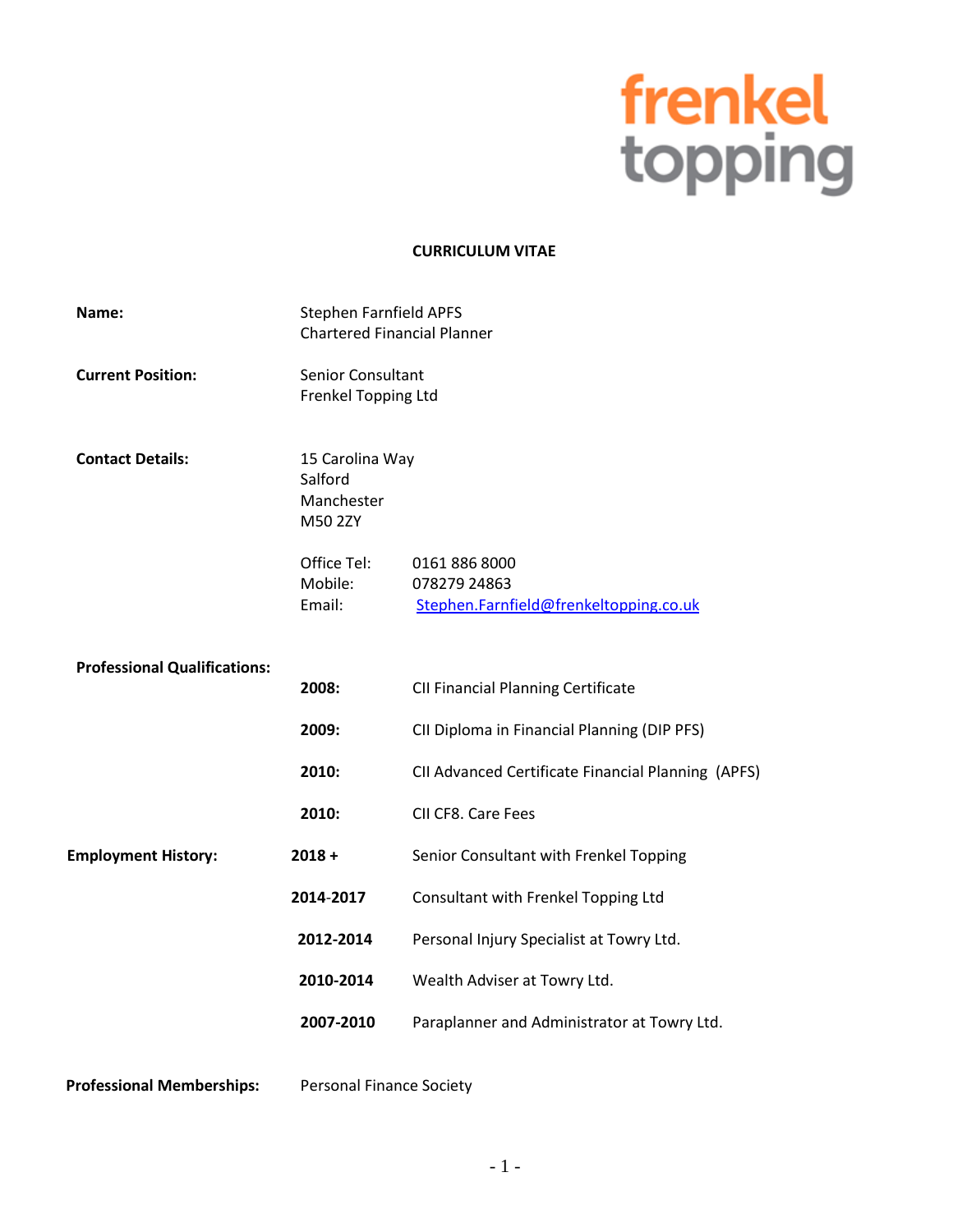## frenkel<br>topping

### **Professional Experience:**

I have worked as an Independent Financial Adviser since 2010. My job involves working alongside the legal profession, particularly in the areas of investment, pensions, personal injury work, tax planning and trustee investment work. I have worked as an Expert Witness for Court since I became a Specialist Serious Injury Adviser in 2012.

Attendance and speaker at APIL, CBIT, AVMA, Law Society, SCIL and MASS conferences.

Regular presenter on various subjects including Welfare Benefits, Pension Loss, Professional Negligence, Financial Planning and Investments for vulnerable clients.

Over the last 4 years I have produced Expert Witness reports for over 300 cases. These have been a mixture of Pension Loss, Form of Award and Alternative Accommodation Funding report.

### **Personal Profile:**

Stephen is a specialist Consultant providing financial advice and guidance throughout the litigation process and beyond.

As a Chartered Financial Planner Stephen has demonstrated his knowledge and skill when assisting Injured parties and their legal teams to get the appropriate level and structure of award.

Stephen cut his teeth as a Financial Adviser whilst working for Towry Ltd, initially as an Adviser to High Net Worth Individuals before moving into a Specialist role dealing only with claimants of substantial Serious Injury Awards. In October 2014 he moved to Frenkel Topping "to work with the most knowledgeable and well respected firm within this specialist part of the financial advice market".

As a Financial Adviser Stephen is responsible for looking after the assets of Vulnerable individuals. He provides Financial Planning and investment advice to Lay Clients, Trustees and Deputies. Stephen looks after circa £85m of client assets.

Stephen has first-hand knowledge of what it is like for the families of people injured by Clinical Negligence. Stephen's younger brother Peter was born with Cerebral Palsy as a result of a mismanaged birth. "Growing up with a disabled brother was at times very challenging but also very rewarding. I feel I have a real empathy and understanding of the pressures and frustrations that families go through. Peter is now in his 30s and still we are fighting with the system to ensure that he gets suitable housing and other services. It seems to be a never-ending battle but one that you have little choice but to keep fighting"

This personal experience is what drove Stephen to move into his current role. "I know that the challenge of living with a disability never goes away, however I also know that if we can get the financial side of things in order then this frees up the family and support network to focus on making life better for the claimant, that is my motivation"